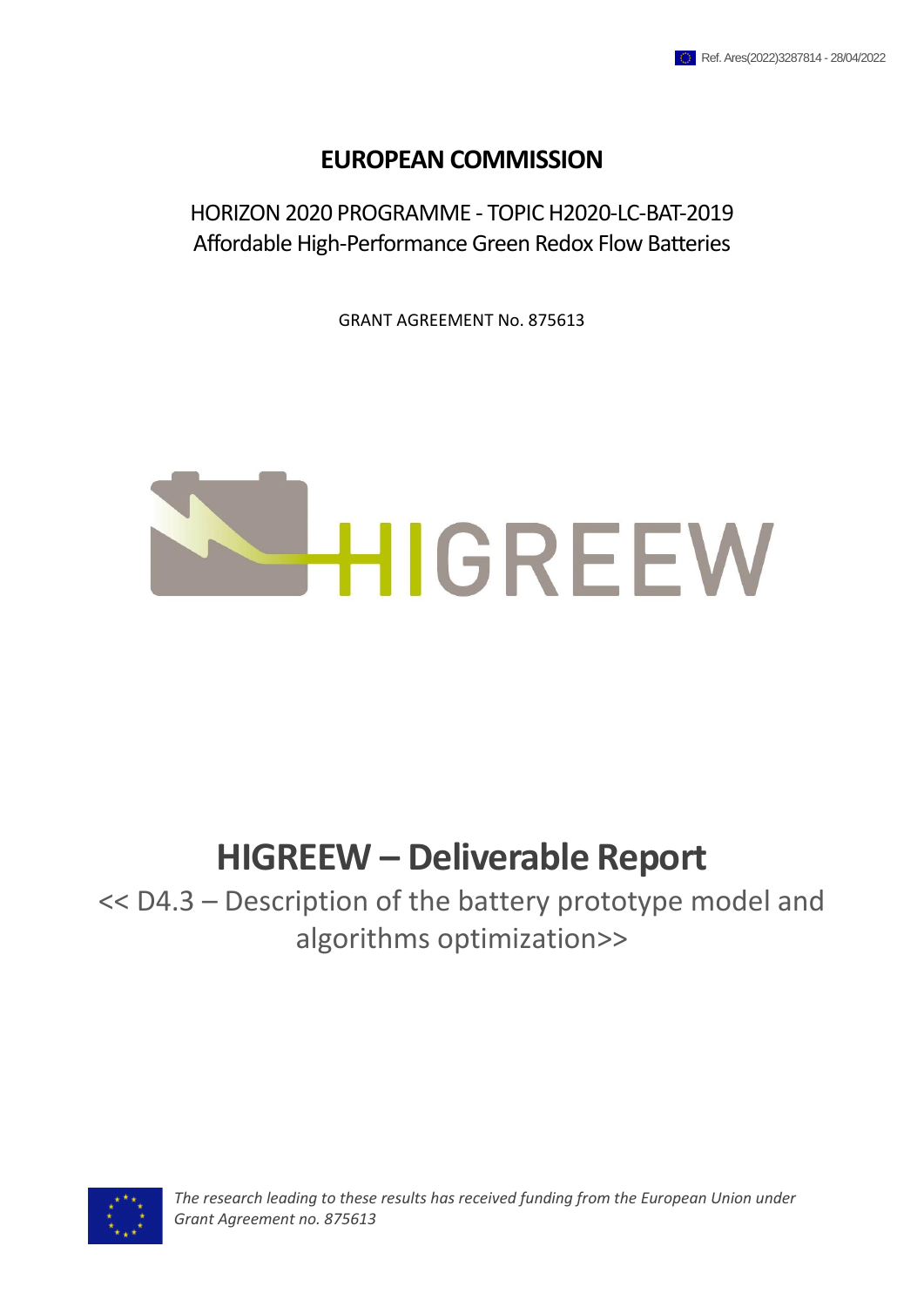

| Deliverable No.            | <b>HIGREEW D4.3</b>                                       |            |
|----------------------------|-----------------------------------------------------------|------------|
| <b>Related WP</b>          | WP4                                                       |            |
| <b>Deliverable Title</b>   | Description of the battery prototype model and algorithms |            |
|                            | optimization                                              |            |
| <b>Deliverable Date</b>    | 2022-04-30                                                |            |
| <b>Deliverable Type</b>    | <b>REPORT</b>                                             |            |
| <b>Dissemination level</b> | Confidential – member only (CO)                           |            |
| <b>Written By</b>          | Aitor Beloki, Eduardo Sánchez (CIC energiGUNE)            | 2022-03-31 |
| <b>Reviewed by</b>         | Sergio Macias Vicente (SGRE)                              | 2022-04-19 |
|                            | Michael Schäffer (FRAUNHOFER)                             | 2022-04-20 |
| <b>Approved by</b>         | Michael Schäffer (FRAUNHOFER)                             | 2022-04-26 |
|                            | Eduardo Sánchez (CIC energiGUNE)                          | 2022-04-26 |
| <b>Status</b>              | Final                                                     | 2022-04-26 |

## *Disclaimer/ Acknowledgment*



Copyright ©, all rights reserved. This document or any part thereof may not be made public or disclosed, copied or otherwise reproduced or used in any form or by any means, without prior permission in writing from the HIGREEW Consortium. Neither the HIGREEW Consortium nor any of its members, their officers, employees or agents shall be liable or responsible, in negligence or otherwise, for any loss, damage or expense whatever sustained by any person as a result of the use, in any manner or form, of any knowledge, information or data contained in this

document, or due to any inaccuracy, omission or error therein contained.

All Intellectual Property Rights, know-how and information provided by and/or arising from this document, such as designs, documentation, as well as preparatory material in that regard, is and shall remain the exclusive property of the HIGREEW Consortium and any of its members or its licensors. Nothing contained in this document shall give, or shall be construed as giving, any right, title, ownership, interest, license or any other right in or to any IP, know-how and information.

This project has received funding from the European Union's Horizon 2020 research and innovation programme under grant agreement No 875613. The information and views set out in this publication does not necessarily reflect the official opinion of the European Commission. Neither the European Union institutions and bodies nor any person acting on their behalf, may be held responsible for the use which may be made of the information contained therein.